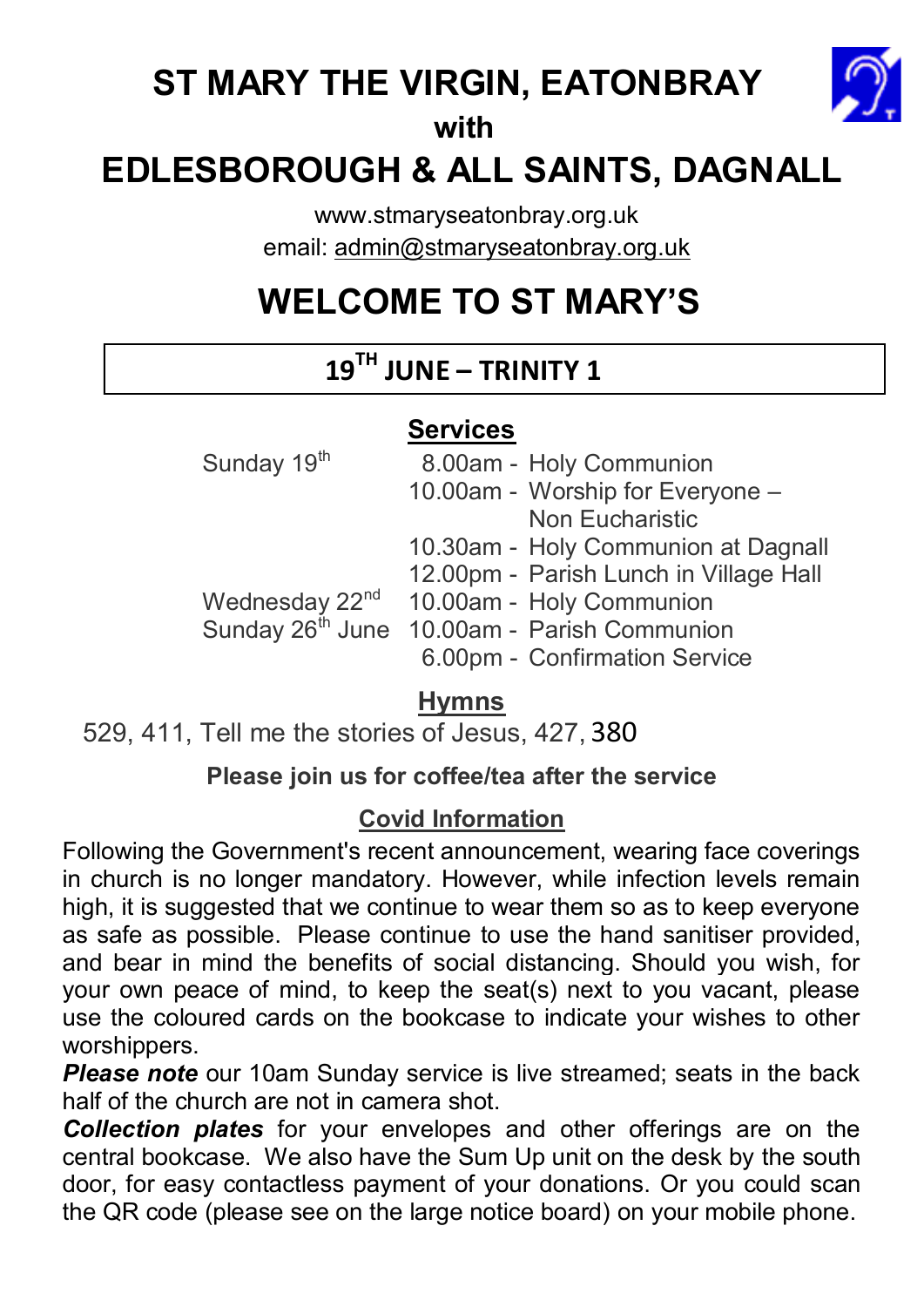#### **Collect:**

O God, the strength of all those who put their trust in you, mercifully accept our prayers and, because through the weakness of our mortal nature we can do no good thing without you, grant us the help of your grace, that in the keeping of your commandments we may please you both in will and deed; through Jesus Christ your Son our Lord, who is alive and reigns with you, in the unity of the Holy Spirit, one God, now and for ever. **Amen**

#### **Galatians 3:23–29**

A reading from the letter of Paul to the Galatians.

Before faith came, we were imprisoned and guarded under the law until faith would be revealed. Therefore the law was our disciplinarian until Christ came, so that we might be justified by faith. But now that faith has come, we are no longer subject to a disciplinarian, for in Christ Jesus you are all children of God through faith. As many of you as were baptized into Christ have clothed yourselves with Christ; There is no longer Jew or Greek, there is no longer slave or free, there is no longer male and female; for all of you are one in Christ Jesus. And if you belong to Christ, then you are Abraham's offspring, heirs according to the promise.

This is the word of the Lord. **Thanks be to God** 

#### **Luke 8:26–39**

Hear the gospel of our Lord Jesus Christ according to Luke.

#### **Glory to you O Lord**

Jesus and his disciples arrived at the country of the Gerasenes, which is opposite Galilee. As he stepped out on land, a man of the city who had demons met him. For a long time he had worn no clothes, and he did not live in a house but in the tombs. When he saw Jesus, he fell down before him and shouted at the top of his voice, 'What have you to do with me, Jesus, Son of the Most High God? I beg you, do not torment me' – for Jesus had commanded the unclean spirit to come out of the man. (For many times it had seized him; he was kept under guard and bound with chains and shackles, but he would break the bonds and be driven by the demon into the wilds.) Jesus then asked him, 'What is your name?' He said, 'Legion'; for many demons had entered him. They begged him not to order them to go back into the abyss. Now there on the hillside a large herd of swine was feeding; and the demons begged Jesus to let them enter these. So he gave them permission. Then the demons came out of the man and entered the swine, and the herd rushed down the steep bank into the lake and was drowned. When the swineherds saw what had happened, they ran off and told it in the city and in the country. Then people came out to see what had happened, and when they came to Jesus, they found the man from whom the demons had gone sitting at the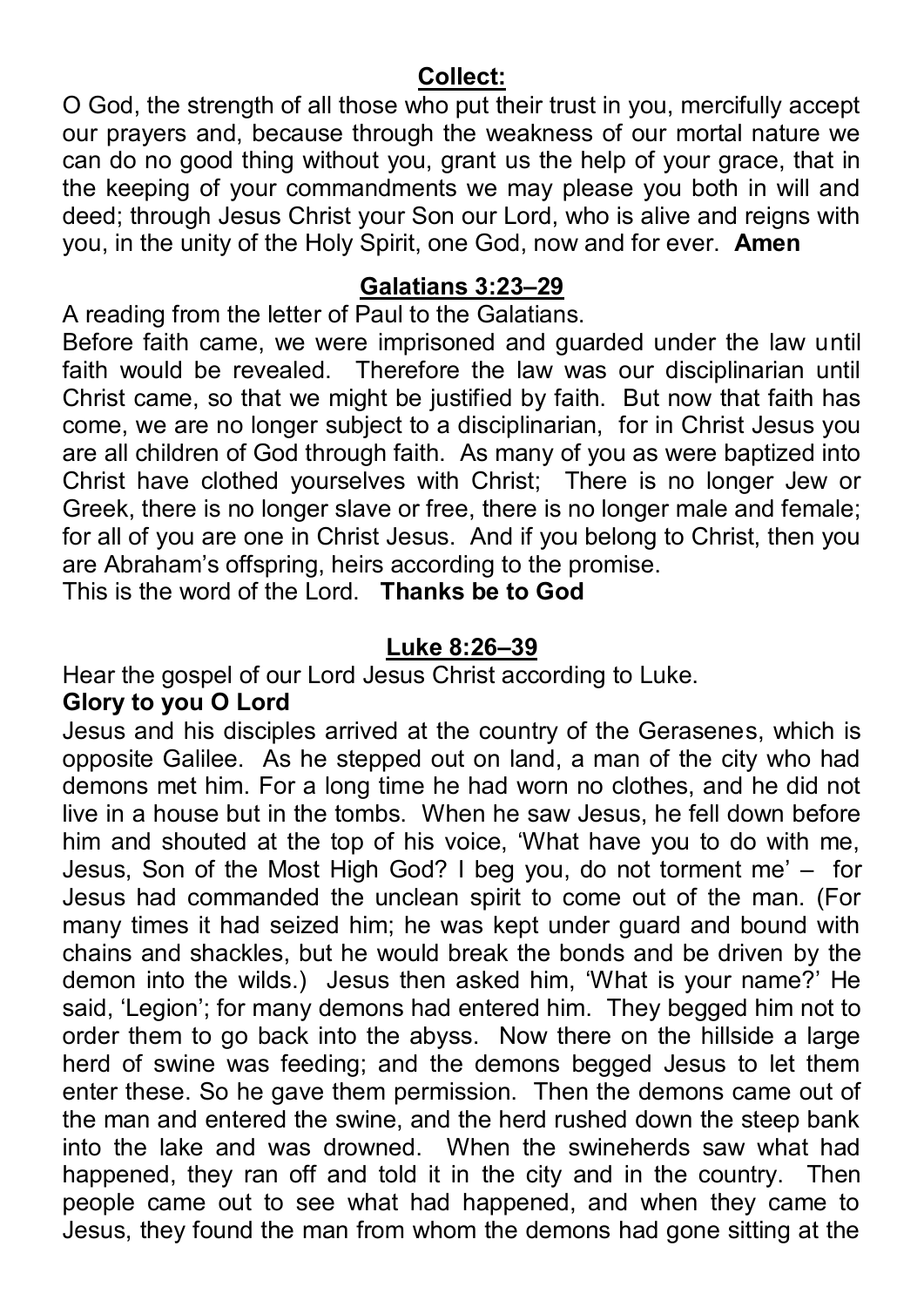feet of Jesus, clothed and in his right mind. And they were afraid. Those who had seen it told them how the one who had been possessed by demons had been healed. Then all the people of the surrounding country of the Gerasenes asked Jesus to leave them; for they were seized with great fear. So he got into the boat and returned. The man from whom the demons had gone begged that he might be with him; but Jesus sent him away, saying, 'Return to your home, and declare how much God has done for you.' So he went away, proclaiming throughout the city how much Jesus had done for him.

This is the Gospel of the Lord. **Praise to you O Christ**

### **Bible Verse for us to reflect on:**

**Rejoicing in the presence of the Lord your God Deuteronomy 27:v7** 

This verse will be displayed also, in the North Chapel of the Church.

### **For Our Prayers:**

In our prayers for the Church this week, we pray for The Orthodox Church and in our own diocese the Cathedral and Abbey Church of St Alban.

In our own community we pray today, for those who live in Brownlow Avenue, Slickett's Lane, The Willows, Swansons and Townside.

We pray for the sick, those who have died recently and their families and friends.

At their year's mind, we remember Margaret Dunnett, Aubrey Gitrow, Joan Chappell, Brock Shaw, Marian Stubbs, Carole Johnson, Rita Tribbick and Noel Quinn.

#### **Notices:**

*Confirmation Sunday* - North Chilterns Group Confirmation Service at St Mary's. Please come and support and celebrate with those who are being confirmed here *next Sunday*, *26th June at 6pm.*

*Open Gardens* - After Carnival we have another major fund-raiser – the Open Gardens Festival, which will be held on *Sunday 17th July.* Could you please help by selling programmes for an hour or two during the afternoon? If so, please speak to Gordon.